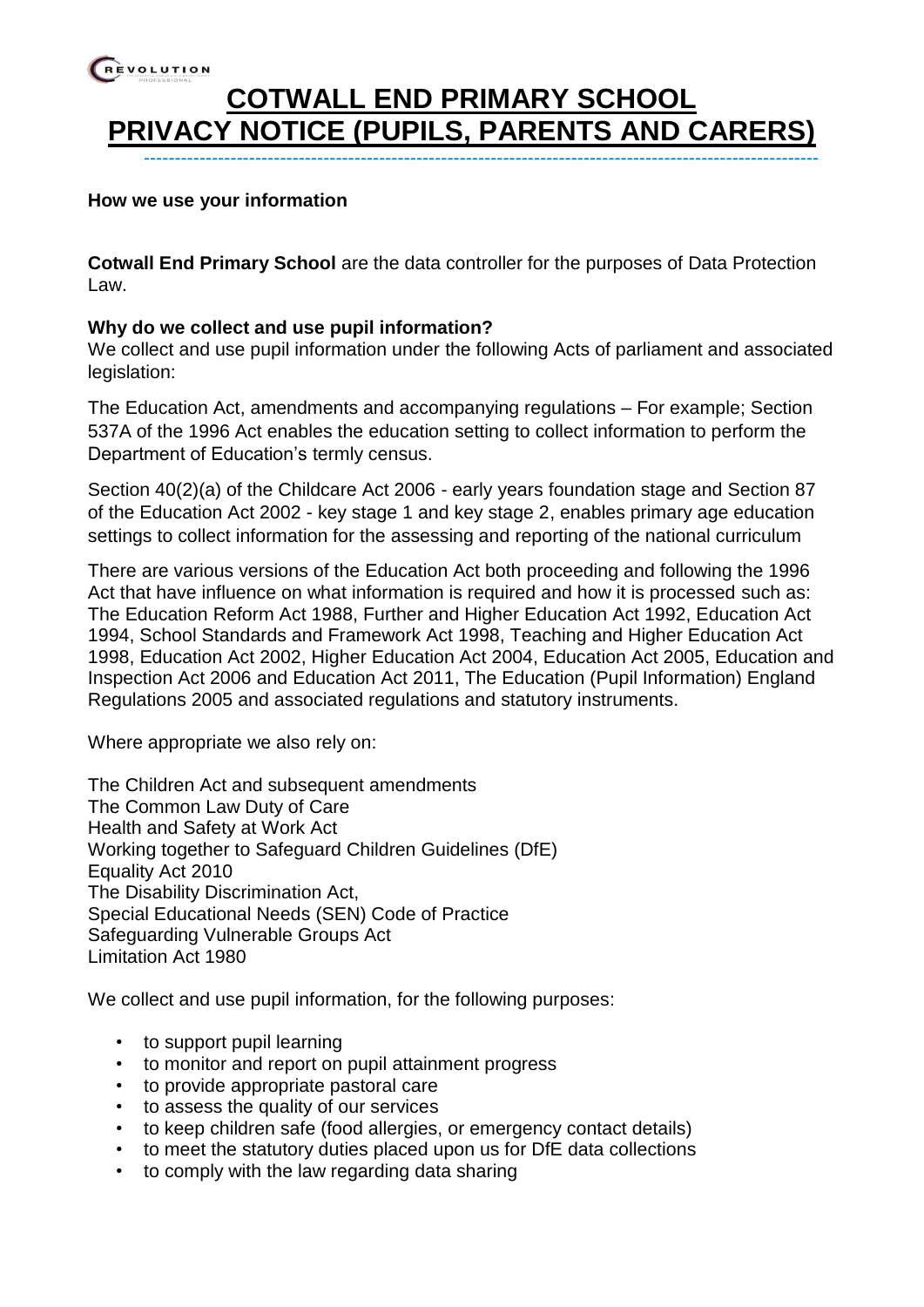### **The categories of pupil information that we collect, hold and share include:**

- Personal identifiers and contacts (such as name, unique pupil number, contact details and address)
- Characteristics (such as ethnicity, language, gender, religion, date of birth, free school meal eligibility)
- Special educational needs (including the needs and ranking)
- Safeguarding information (such as court orders and professional involvement)
- Medical and administration (such as doctors information, child health, dental health, allergies, medication and dietary requirements)
- Attendance information (such as sessions attended, number of absences and absence reasons, any previous schools attended)
- Assessment and attainment information (such as EYFS, Key Stage or internal academic assessment information, post 16 courses enrolled for and any relevant results)
- Behavioural information (such as exclusions and any relevant alternative provision put in place)

For a further example of the information typically held by schools, please see the Department for Education (DfE) Common Basic Data Set, here:

### *<https://www.gov.uk/government/publications/common-basic-data-set-cbds-database>*

### **Collecting pupil information**

We collect pupil information via registration forms at the beginning of the school year, other data collection forms, CTF files from the transferring school if transferring to our school.

Whilst the majority of pupil information you provide to us is mandatory, some of it is provided to us on a voluntary basis. In order to comply with data protection legislation, we will inform you at the point of collection, whether you are required to provide certain pupil information to us or if you have a choice in this and we will tell you what you need to do if you do not want to share this information with us.

We intend to collect consent to process information for photographs, school trips and residentials and other activities to be notified to yourselves**;** please note, you have a right to withdraw consent at any time and can contact the school to do this

#### **If you provide us with contact details of others, for example, in case of emergency or when you may not be available please ensure that they are aware their information has been passed to the school.**

We will also receive the above types of personal information, where relevant, from the previous school/nursery and may also receive information from the Local Authority (LA) and the DfE.

### **Storing pupil data**

The information we collect, use and store about pupils and their parents/carers is retained on our computer systems and in paper files, either until it is updated/superseded or until the pupil leaves the school where it will be passed on to the receiving school in accordance with the Education (Pupil Information) England Regulations 2005. Further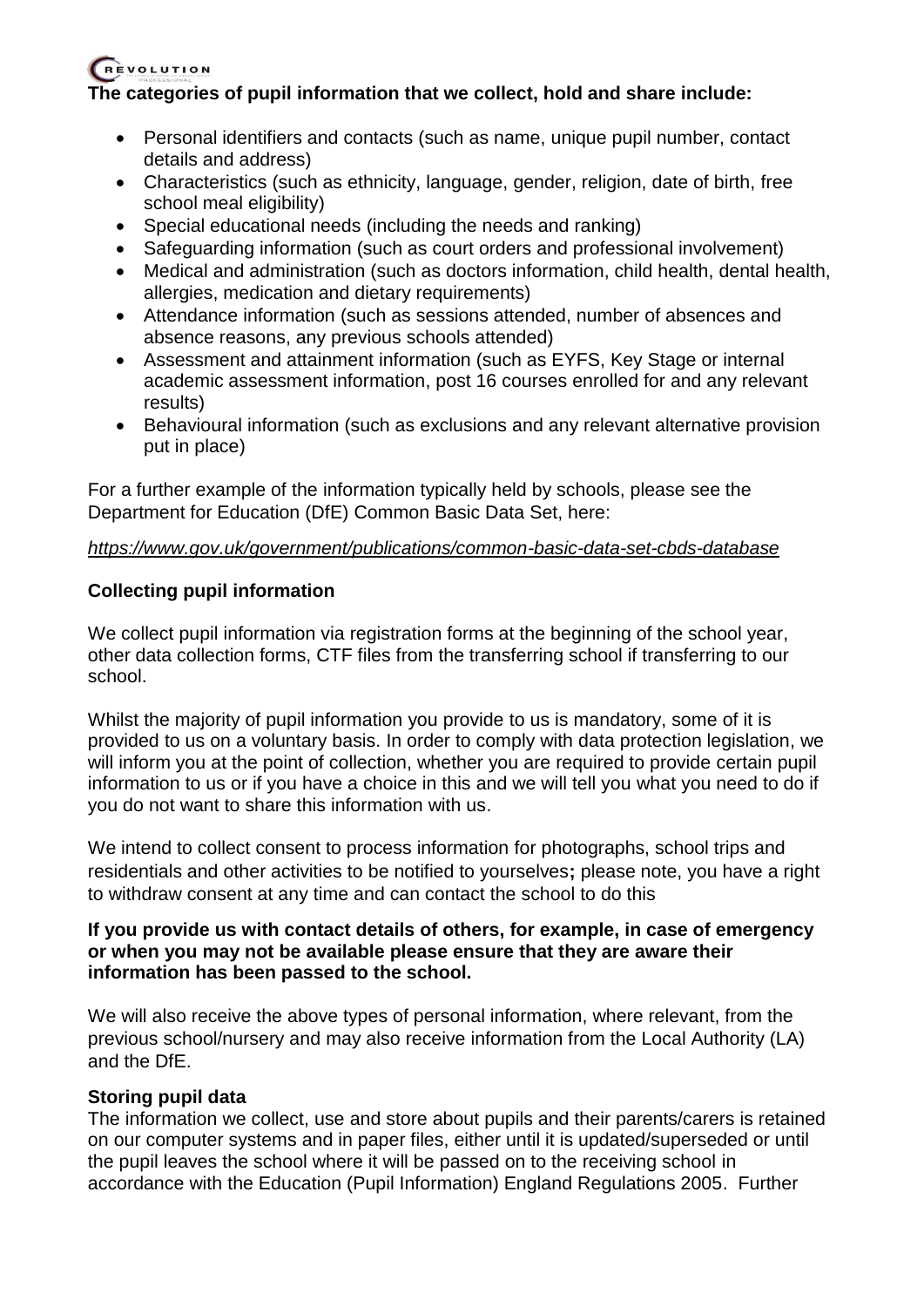information on how long schools retain information can be seen in the Information Records Management Society Toolkit for schools available at this link: [School records retention](https://irms.org.uk/page/SchoolsToolkit)  [periods](https://irms.org.uk/page/SchoolsToolkit)

### **Who do we share pupil information with?**

We routinely share pupil information with:

- Relevant staff within the school
- schools that the pupils attend after leaving us
- our local authority
- the Department for Education (DfE)
- Health Services including school nursing team, regarding medical conditions and treatment in line with Care Plans
- **Education Attendance Solutions – pupil attendance data for the purposes of the statutory duty of monitoring attendance.**
- **Cloud-Based software solutions:**
	- o **Education City – identifying information i.e. pupil names**
	- o **RM SafetyNet monitoring service – monitoring all data going through the school's network**
	- o **ParentMail – contact details, names, addresses, payment details such as bank details, credit card details for the lawful use of processing payments**
	- o **Just2easy – identifying information i.e. pupil names**
	- o **Mathletics – identifying information i.e. pupil names**
	- o **Accelerated Reader**
	- o **Microsoft Online Services – Microsoft Office 365 – Usernames and email addresses**
	- o **School Life – for the purposes of regulation 3 of the Health Service (Control of Patient Information) Regulations 2002 relating to COVID-19 cases within school.**
	- o **RM Integris – for the purposes described, to keep educational and other records.**
	- o **TT Rockstars – identifying information i.e. pupil names**
	- o **EVOLVE – pupil names for the purposes of risk assessment regarding school activities both on and off site.**

We are committed to working with the local authority in protecting and safeguarding children and young people in the Borough. As a consequence, we intend, where relevant to do so, share information with the Multi-Agency Safeguarding Hub (MASH) which is a colocated arrangement of agencies including the local authority, Police, NHS Trusts and Probation Service integrated into a multi-agency team.

The MASH is the single point of contact for safeguarding concerns, the MASH share information appropriately and securely on children or young people in order to take timely and appropriate actions. The teams also provide information and advice across a range of child and family services.

Where a pupil/parent/carer has been involved in an accident, an Accident/Incident Report Form will be completed which will include details of the accident including information about you. This information will be passed to the Corporate Health and Safety Team at the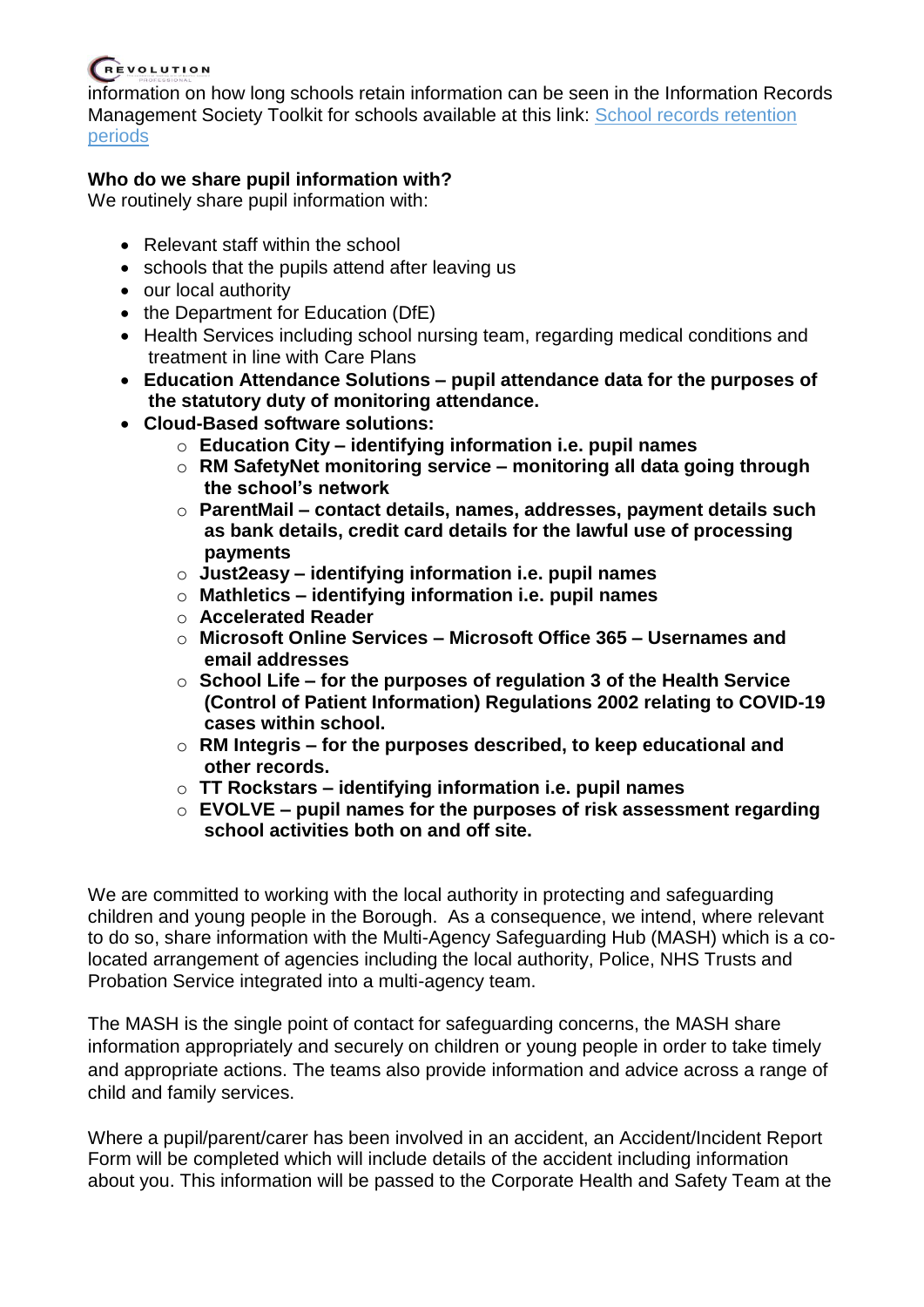

local authority. This information will be accessed by Dudley MBC employees, who legally require access to this data, for purposes related to this incident, and may be shared with others to allow us to comply with our statutory duties'.

### **Why we share pupil information**

We do not share information about our pupils with anyone without consent unless the law and our policies allow us to do so.

We share pupils' data with the Department for Education (DfE) on a statutory basis. This data sharing underpins school funding and educational attainment policy and monitoring.

We are required to share information about our pupils with our local authority (LA) and the Department for Education (DfE) under section 3 of The Education (Information About Individual Pupils) (England) Regulations 2013.

### **Data collection requirements:**

To find out more about the data collection requirements placed on us by the Department for Education (for example; via the school census) go to [https://www.gov.uk/education/data-collection-and-censuses-for-schools.](https://www.gov.uk/education/data-collection-and-censuses-for-schools)

# **Local Authorities**

We may be required to share information about our pupils with the local authority to ensure that they can conduct their statutory duties under

• the [Schools Admission Code,](https://www.gov.uk/government/publications/school-admissions-code--2) including conducting Fair Access Panels.

# **Department for Education**

The Department for Education (DfE) collects personal data from educational settings and local authorities via various statutory data collections. We are required to share information about our pupils with the Department for Education (DfE) either directly or via our local authority for the purpose of those data collections, under Section 3 of The Education (Information About Individual Pupils) (England) Regulations 2013.

All data is transferred securely and held by DfE under a combination of software and hardware controls, which meet the current [government security policy framework.](https://www.gov.uk/government/publications/security-policy-framework)

For more information, please see 'How Government uses your data' section.

### **Requesting access to your personal data**

Under data protection legislation, parents and pupils have the right to request access to information about them that we hold. To make a request for your personal information, or be given access to your child's educational record, the Headteacher.

You also have the right to:

- object to processing of personal data that is likely to cause, or is causing, damage or distress
- prevent processing for the purpose of direct marketing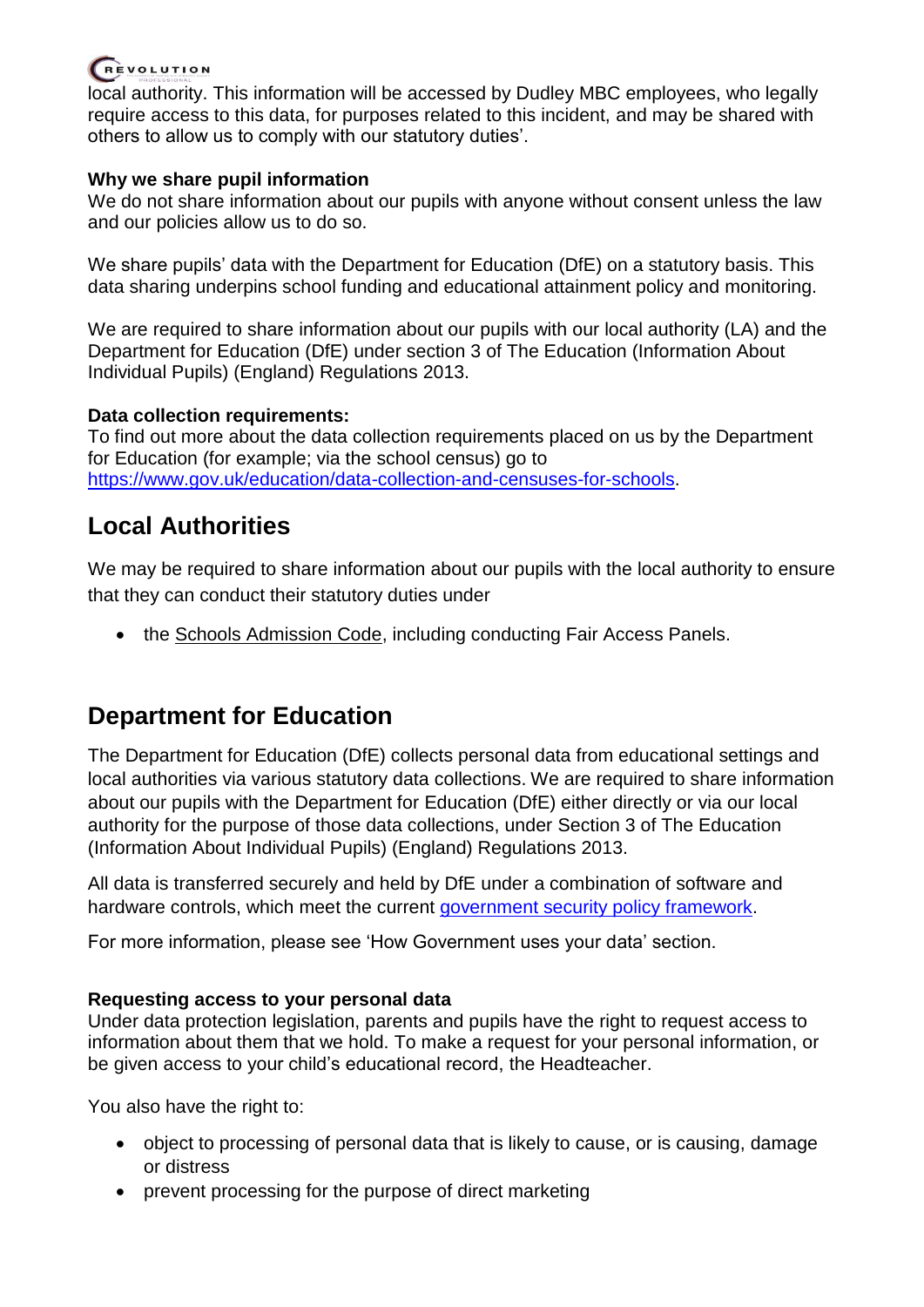- object to decisions being taken by automated means
- in certain circumstances, have inaccurate personal data rectified, blocked, erased or destroyed; and
- a right to seek redress, either through the ICO, or through the courts

If you have a concern or complaint about the way we are collecting or using your personal data, you should raise your concern with us in the first instance or directly to the Information Commissioner's Office at <https://ico.org.uk/concerns/>

For further information on how to request access to personal information held centrally by DfE, please see the 'How Government uses your data' section of this notice.

# **Withdrawal of consent and the right to lodge a complaint**

Where we are processing your personal data with your consent, you have the right to withdraw that consent. If you change your mind, or you are unhappy with our use of your personal data, please let us know by contacting **the Headteacher.**

## **Last updated**

We may need to update this privacy notice periodically so we recommend that you revisit this information from time to time. This version was last updated 20<sup>th</sup> October 2021.

## **Contact:**

If you would like to discuss anything in this privacy notice, please contact:

**YourIG Data Protection Officer Service Dudley MBC The Council House Dudley West Midlands DY1 1HF**

**Email: [YourIGDPOService@dudley.gov.uk](mailto:YourIGDPOService@dudley.gov.uk)**

**Tel: 01384 815607**

## **How Government uses your data**

The pupil data that we lawfully share with the DfE through data collections:

- underpins school funding, which is calculated based upon the numbers of children and their characteristics in each school.
- informs 'short term' education policy monitoring and school accountability and intervention (for example, school GCSE results or Pupil Progress measures).
- supports 'longer term' research and monitoring of educational policy (for example how certain subject choices go on to affect education or earnings beyond school)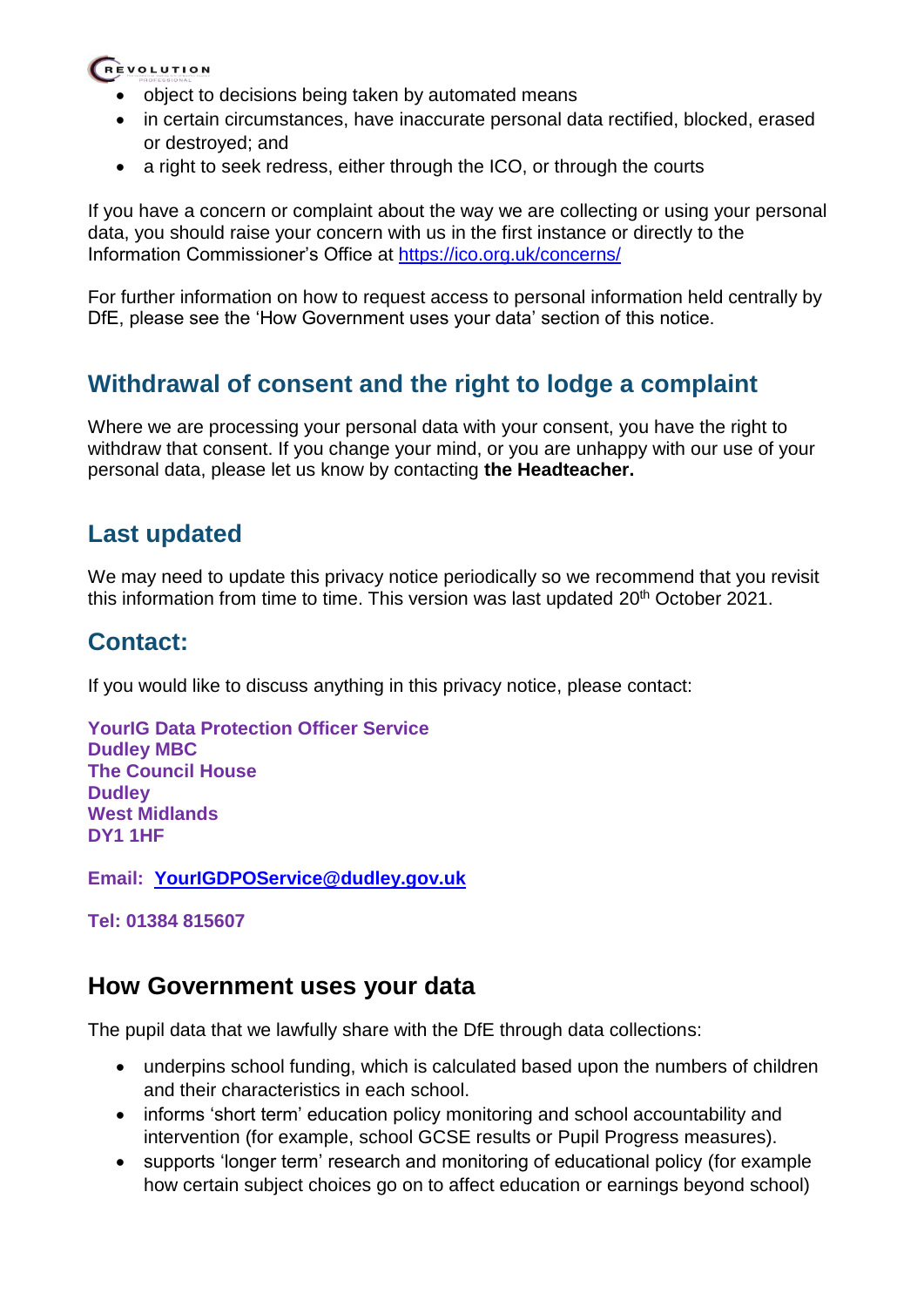### REVOLUTION **Data collection requirements**

To find out more about the data collection requirements placed on us by the Department for Education (for example; via the school census) go to <https://www.gov.uk/education/data-collection-and-censuses-for-schools>

## **The National Pupil Database (NPD)**

Much of the data about pupils in England goes on to be held in the National Pupil Database (NPD).

The NPD is owned and managed by the Department for Education and contains information about pupils in schools in England. It provides invaluable evidence on educational performance to inform independent research, as well as studies commissioned by the Department.

It is held in electronic format for statistical purposes. This information is securely collected from a range of sources including schools, local authorities and awarding bodies.

To find out more about the NPD, go to [https://www.gov.uk/government/publications/national-pupil-database-user-guide-and](https://www.gov.uk/government/publications/national-pupil-database-user-guide-and-supporting-information)[supporting-information](https://www.gov.uk/government/publications/national-pupil-database-user-guide-and-supporting-information)

## **Sharing by the Department**

The law allows the Department to share pupils' personal data with certain third parties, including:

- schools
- local authorities
- researchers
- organisations connected with promoting the education or wellbeing of children in England
- other government departments and agencies
- organisations fighting or identifying crime

For more information about the Department's NPD data sharing process, please visit: <https://www.gov.uk/data-protection-how-we-collect-and-share-research-data>

Organisations fighting or identifying crime may use their legal powers to contact DfE to request access to individual level information relevant to detecting that crime. Whilst numbers fluctuate slightly over time, DfE typically supplies data on around 600 pupils per year to the Home Office and roughly 1 per year to the Police.

For information about which organisations the Department has provided pupil information, (and for which project) or to access a monthly breakdown of data share volumes with Home Office and the Police please visit the following website: <https://www.gov.uk/government/publications/dfe-external-data-shares>